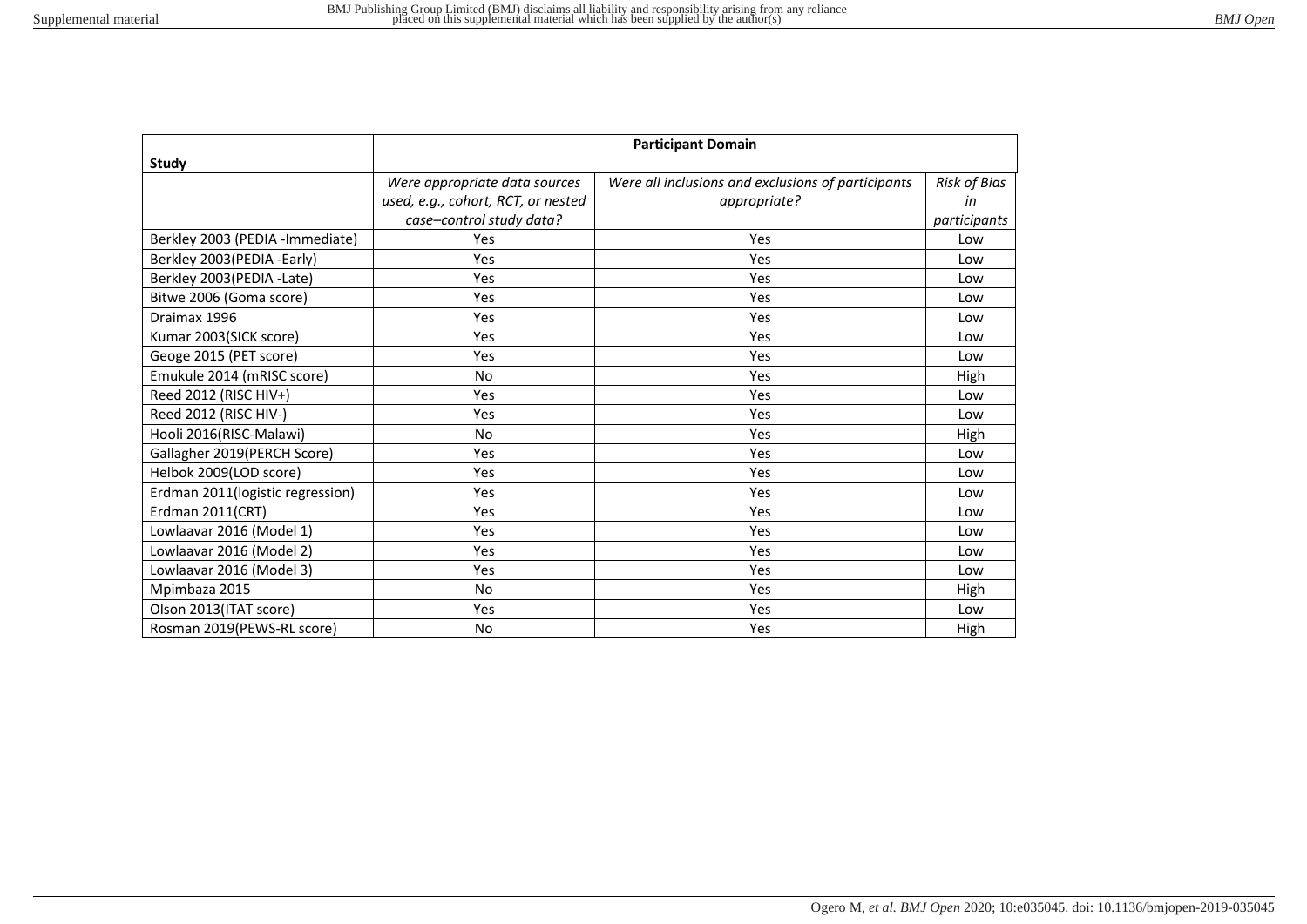|                                  | <b>Predictor Domain</b>   |                            |                                 |                 |  |
|----------------------------------|---------------------------|----------------------------|---------------------------------|-----------------|--|
| Study                            |                           |                            |                                 |                 |  |
|                                  | Were predictors defined   | Were predictor assessments | Are all predictors available at | Risk of Bias in |  |
|                                  | and assessed in a similar | made without knowledge of  | the time the model is intended  | predictors      |  |
|                                  | way for all participants  | outcome data?              | to be used?                     |                 |  |
| Berkley 2003 (PEDIA -Immediate)  | Yes                       | Yes                        | Yes                             | Low             |  |
| Berkley 2003(PEDIA -Early)       | Yes                       | Yes                        | Yes                             | Low             |  |
| Berkley 2003(PEDIA -Late)        | Yes                       | Yes                        | Yes                             | Low             |  |
| Bitwe 2006 (Goma score)          | <b>Yes</b>                | Yes                        | <b>Yes</b>                      | Low             |  |
| Draimax 1996                     | Yes                       | Yes                        | <b>No</b>                       | High            |  |
| Kumar 2003(SICK score)           | Yes                       | Yes                        | Yes                             | Low             |  |
| Geoge 2015 (PET score)           | Yes                       | Yes                        | Yes                             | Low             |  |
| Emukule 2014 (mRISC score)       | Yes                       | Yes                        | <b>No</b>                       | High            |  |
| Reed 2012 (RISC HIV+)            | Yes                       | Yes                        | Yes                             | Low             |  |
| Reed 2012 (RISC HIV-)            | Yes                       | Yes                        | Yes                             | Low             |  |
| Hooli 2016(RISC-Malawi)          | <b>Yes</b>                | Yes                        | Yes                             | Low             |  |
| Gallagher 2019(PERCH Score)      | Yes                       | Yes                        | Yes                             | Low             |  |
| Helbok 2009(LOD score)           | <b>Yes</b>                | Yes                        | <b>Yes</b>                      | Low             |  |
| Erdman 2011(logistic regression) | Yes                       | Yes                        | Yes                             | Low             |  |
| Erdman 2011(CRT)                 | Yes                       | Yes                        | Yes                             | Low             |  |
| Lowlaavar 2016 (Model 1)         | Yes                       | Yes                        | <b>No</b>                       | High            |  |
| Lowlaavar 2016 (Model 2)         | Yes                       | Yes                        | No                              | High            |  |
| Lowlaavar 2016 (Model 3)         | Yes                       | Yes                        | Yes                             | Low             |  |
| Mpimbaza 2015                    | Yes                       | Yes                        | Yes                             | Low             |  |
| Olson 2013(ITAT score)           | <b>Yes</b>                | Yes                        | <b>Yes</b>                      | Low             |  |
| Rosman 2019(PEWS-RL score)       | Yes                       | Yes                        | Yes                             | Low             |  |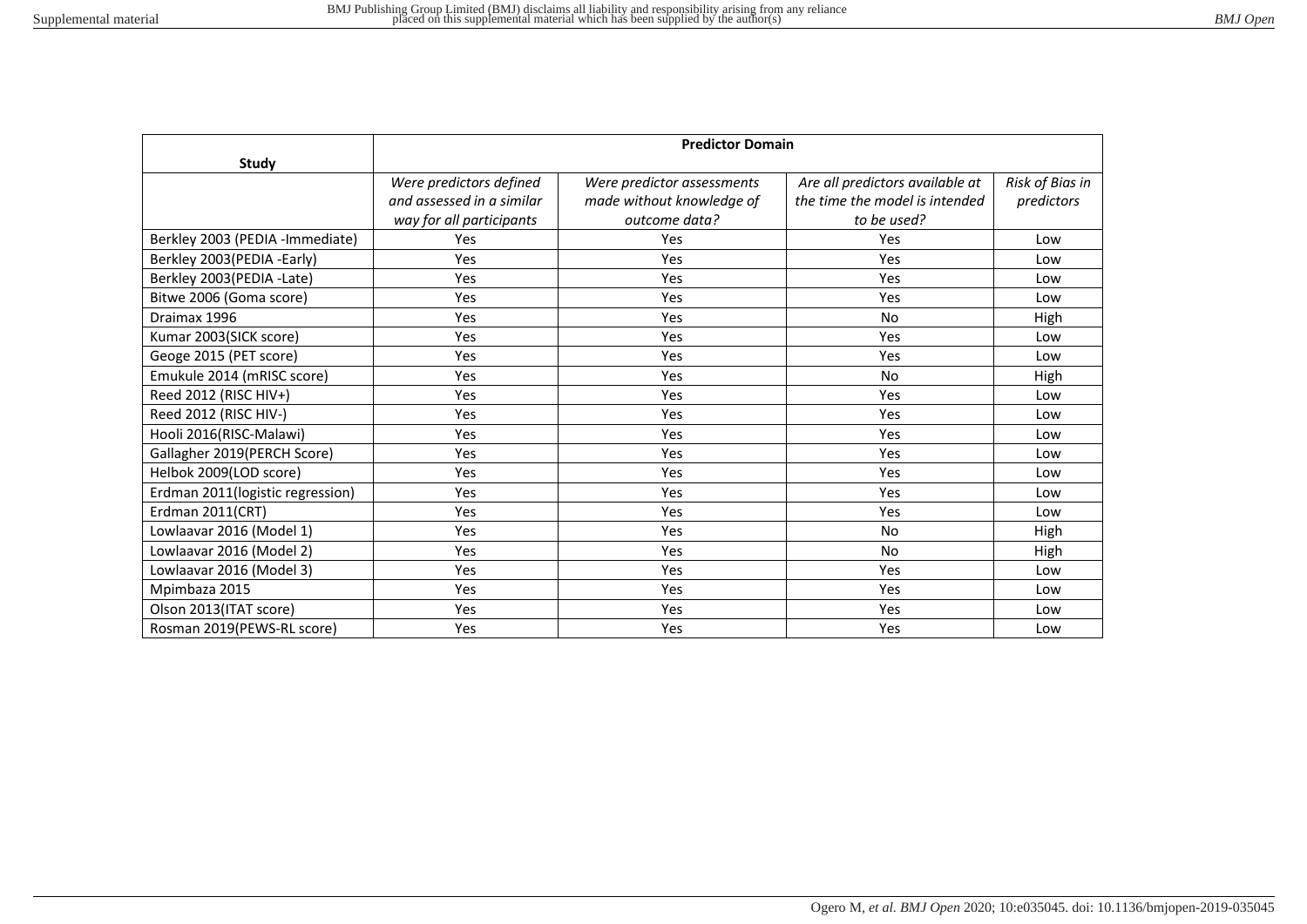|                                  | <b>Outcome Domain</b>                              |                                                 |                                        |                                                 |                                             |                                                            |                               |
|----------------------------------|----------------------------------------------------|-------------------------------------------------|----------------------------------------|-------------------------------------------------|---------------------------------------------|------------------------------------------------------------|-------------------------------|
| Study                            |                                                    |                                                 |                                        |                                                 |                                             |                                                            |                               |
|                                  | Was the<br>outcome<br>determined<br>appropriately? | Was a<br>prespecified<br>or standard<br>outcome | Were<br>predictors<br>excluded<br>from | Was the<br>outcome<br>defined and<br>determined | Was the<br>outcome<br>determined<br>without | Was the time<br>interval<br>between<br>predictor           | Risk of<br>Bias in<br>outcome |
|                                  |                                                    | definition<br>used?                             | the<br>outcome<br>definition?          | in a similar<br>way for all<br>participants?    | knowledge<br>of predictor<br>information?   | assessment<br>and outcome<br>determination<br>appropriate? |                               |
| Berkley 2003 (PEDIA -Immediate)  | Yes                                                | Yes                                             | Yes                                    | Yes                                             | Yes                                         | Yes                                                        | Low                           |
| Berkley 2003(PEDIA -Early)       | Yes                                                | Yes                                             | Yes                                    | Yes                                             | Yes                                         | Yes                                                        | Low                           |
| Berkley 2003(PEDIA -Late)        | Yes                                                | Yes                                             | Yes                                    | Yes                                             | Yes                                         | Yes                                                        | Low                           |
| Bitwe 2006 (Goma score)          | Yes                                                | Yes                                             | Yes                                    | Yes                                             | Yes                                         | Yes                                                        | Low                           |
| Draimax 1996                     | Yes                                                | Yes                                             | Yes                                    | Yes                                             | Yes                                         | Yes                                                        | Low                           |
| Kumar 2003(SICK score)           | Yes                                                | Yes                                             | Yes                                    | Yes                                             | Yes                                         | Yes                                                        | Low                           |
| Geoge 2015 (PET score)           | Yes                                                | Yes                                             | Yes                                    | Yes                                             | Yes                                         | Yes                                                        | Low                           |
| Emukule 2014 (mRISC score)       | Yes                                                | Yes                                             | Yes                                    | Yes                                             | Yes                                         | Yes                                                        | Low                           |
| Reed 2012 (RISC HIV+)            | Yes                                                | Yes                                             | Yes                                    | Yes                                             | Yes                                         | Yes                                                        | Low                           |
| Reed 2012 (RISC HIV-)            | Yes                                                | Yes                                             | Yes                                    | Yes                                             | Yes                                         | Yes                                                        | Low                           |
| Hooli 2016(RISC-Malawi)          | Yes                                                | Yes                                             | Yes                                    | Yes                                             | Yes                                         | Yes                                                        | Low                           |
| Gallagher 2019(PERCH Score)      | Yes                                                | Yes                                             | Yes                                    | Yes                                             | Yes                                         | Yes                                                        | Low                           |
| Helbok 2009(LOD score)           | Yes                                                | Yes                                             | Yes                                    | Yes                                             | Yes                                         | Yes                                                        | Low                           |
| Erdman 2011(logistic regression) | Yes                                                | Yes                                             | Yes                                    | Yes                                             | Yes                                         | Yes                                                        | Low                           |
| Erdman 2011(CRT)                 | Yes                                                | Yes                                             | Yes                                    | Yes                                             | Yes                                         | Yes                                                        | Low                           |
| Lowlaavar 2016 (Model 1)         | Yes                                                | Yes                                             | Yes                                    | Yes                                             | Yes                                         | <b>Yes</b>                                                 | Low                           |
| Lowlaavar 2016 (Model 2)         | Yes                                                | Yes                                             | Yes                                    | Yes                                             | Yes                                         | Yes                                                        | Low                           |
| Lowlaavar 2016 (Model 3)         | Yes                                                | Yes                                             | Yes                                    | Yes                                             | Yes                                         | Yes                                                        | Low                           |
| Mpimbaza 2015                    | Yes                                                | Yes                                             | Yes                                    | Yes                                             | Yes                                         | Yes                                                        | Low                           |
| Olson 2013(ITAT score)           | Yes                                                | Yes                                             | Yes                                    | Yes                                             | Yes                                         | Yes                                                        | Low                           |
| Rosman 2019(PEWS-RL score)       | Yes                                                | Yes                                             | Yes                                    | Yes                                             | Yes                                         | Yes                                                        | Low                           |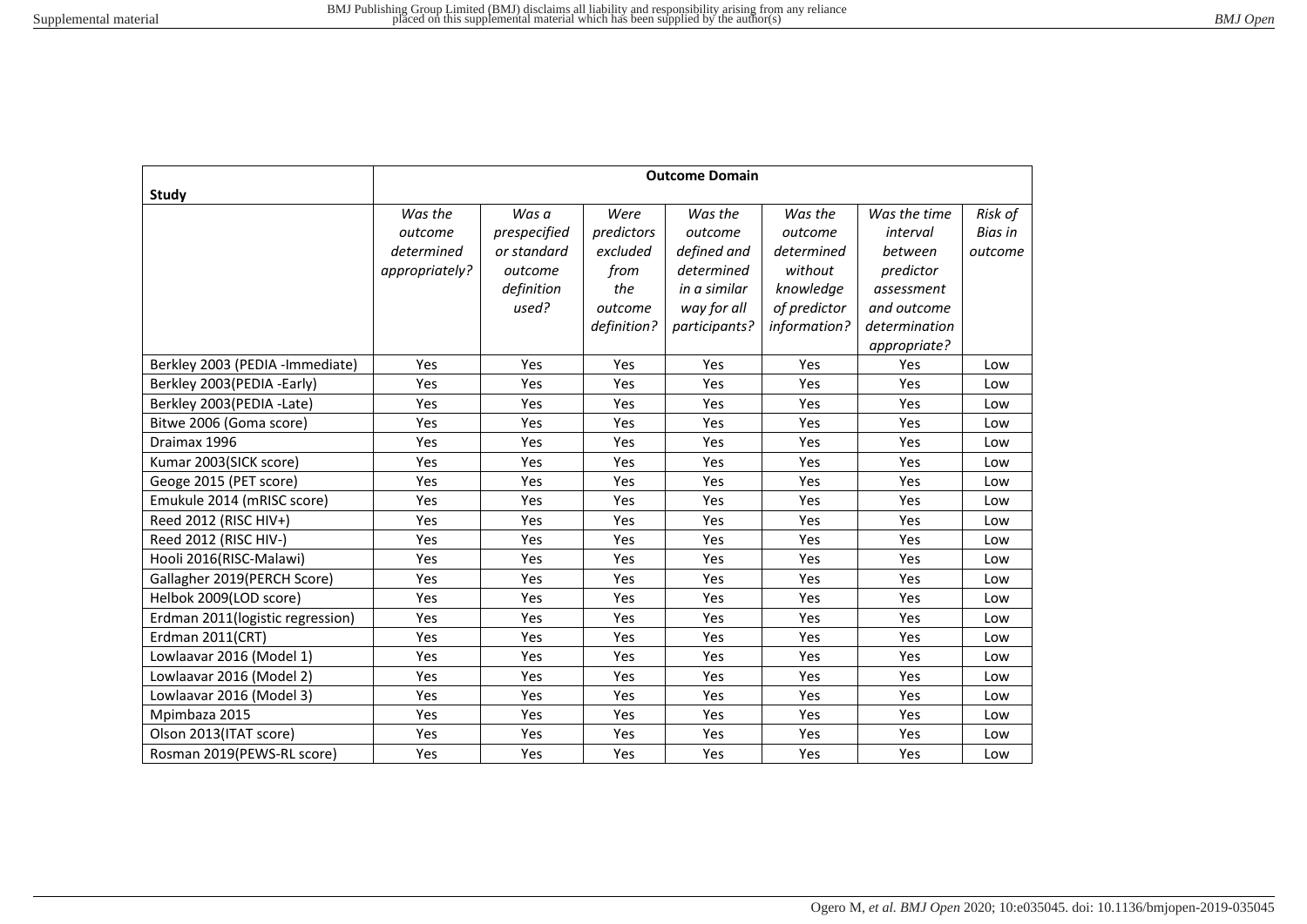| Study                            | <b>Analyses Domain</b>   |                     |                   |                   |                  |  |
|----------------------------------|--------------------------|---------------------|-------------------|-------------------|------------------|--|
|                                  | Were there a reasonable  | Were continuous and | Were all enrolled | Were participants | Was selection of |  |
|                                  | number                   | categorical         | participants      | with missing      | predictors based |  |
|                                  | of participants with the | predictors handled  | included in the   | data handled      | on univariable   |  |
|                                  | outcome?                 | appropriately?      | analysis?         | appropriately?    | analysis         |  |
|                                  |                          |                     |                   |                   | avoided          |  |
| Berkley 2003 (PEDIA -Immediate)  | <b>No</b>                | Yes                 | Yes               | Probably No       | <b>No</b>        |  |
| Berkley 2003(PEDIA -Early)       | Yes                      | Yes                 | Yes               | Probably No       | <b>No</b>        |  |
| Berkley 2003(PEDIA -Late)        | Yes                      | <b>No</b>           | Yes               | Probably No       | <b>No</b>        |  |
| Bitwe 2006 (Goma score)          | <b>No</b>                | <b>No</b>           | Yes               | No Information    | <b>No</b>        |  |
| Draimax 1996                     | Yes                      | <b>No</b>           | Yes               | No Information    | Yes              |  |
| Kumar 2003(SICK score)           | <b>No</b>                | <b>No</b>           | Yes               | No Information    | <b>No</b>        |  |
| Geoge 2015 (PET score)           | Yes                      | Yes                 | Yes               | <b>No</b>         | Yes              |  |
| Emukule 2014 (mRISC score)       | Yes                      | <b>No</b>           | Yes               | <b>No</b>         | <b>No</b>        |  |
| Reed 2012 (RISC HIV+)            | Yes                      | Yes                 | Yes               | No Information    | <b>No</b>        |  |
| Reed 2012 (RISC HIV-)            | <b>No</b>                | <b>No</b>           | Yes               | No Information    | <b>No</b>        |  |
| Hooli 2016(RISC-Malawi)          | Yes                      | <b>No</b>           | Yes               | Yes               | Yes              |  |
| Gallagher 2019(PERCH Score)      | Yes                      | <b>No</b>           | Yes               | No                | <b>No</b>        |  |
| Helbok 2009(LOD score)           | Yes                      | Yes                 | Yes               | <b>No</b>         | <b>No</b>        |  |
| Erdman 2011(logistic regression) | <b>No</b>                | Yes                 | Yes               | Yes               | No               |  |
| Erdman 2011(CRT)                 | <b>No</b>                | Yes                 | Yes               | Yes               | No Information   |  |
| Lowlaavar 2016 (Model 1)         | Yes                      | Yes                 | Yes               | Yes               | <b>No</b>        |  |
| Lowlaavar 2016 (Model 2)         | Yes                      | Yes                 | Yes               | Yes               | <b>No</b>        |  |
| Lowlaavar 2016 (Model 3)         | Yes                      | Yes                 | Yes               | Yes               | <b>No</b>        |  |
| Mpimbaza 2015                    | Yes                      | Yes                 | Yes               | <b>No</b>         | <b>No</b>        |  |
| Olson 2013(ITAT score)           | Yes                      | Yes                 | Yes               | Probably No       | <b>No</b>        |  |
| Rosman 2019(PEWS-RL score)       | <b>No</b>                | Yes                 | Yes               | <b>No</b>         | <b>No</b>        |  |